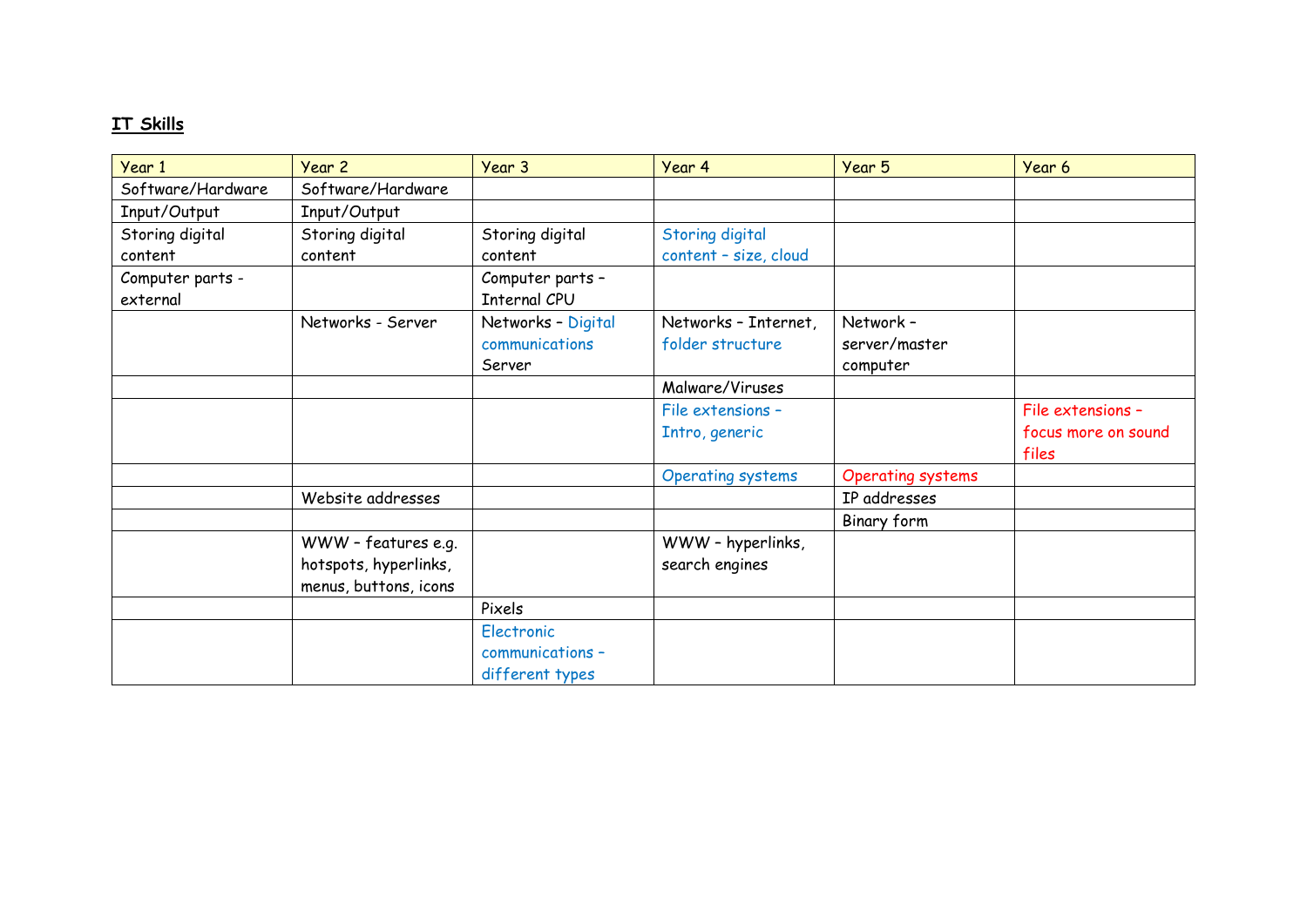## **Digital Literacy - Programs**

| Year 1                  | Year 2                  | Year 3                    | Year 4                   | Year 5                 | Year 6               |  |
|-------------------------|-------------------------|---------------------------|--------------------------|------------------------|----------------------|--|
| Digital v non-digital   | Digital v non-digital   |                           |                          |                        |                      |  |
| texts                   | texts                   |                           |                          |                        |                      |  |
| DRAWING/ART             |                         |                           |                          |                        |                      |  |
| Drawing/Painting        | Drawing/painting -      |                           |                          | 3D graphical modelling |                      |  |
|                         | comparing tools         |                           |                          |                        |                      |  |
| <b>IMAGES/ANIMATION</b> |                         |                           |                          |                        |                      |  |
| Still Images (photos)   | Still images (photos) - | Still Images (Photos)     |                          |                        |                      |  |
| - Taking                | Framing                 | - editing                 |                          |                        |                      |  |
| Cameras                 | Cameras                 | Cameras                   |                          |                        |                      |  |
| <b>Moving Images</b>    | Animation - still       | Animation - Stop          |                          | Animation              |                      |  |
| (videos)                | images                  | motion                    |                          | Digital films          |                      |  |
| AUDIO/SOUND             |                         |                           |                          |                        |                      |  |
| <b>Audio Devices</b>    |                         | Sound - record & edit     |                          |                        | Sound - edit, share, |  |
|                         |                         |                           |                          |                        | program, podcasts,   |  |
|                         |                         |                           |                          |                        | export               |  |
| WORD PROCESSING/WRITING |                         |                           |                          |                        |                      |  |
|                         | Word Processing -       |                           | Word Processing -        |                        |                      |  |
|                         | Formatting              |                           | formatting, inserting,   |                        |                      |  |
|                         |                         |                           | altering digital images. |                        |                      |  |
|                         | Blog - introduction     | <b>Blogs - commenting</b> |                          |                        | Blogs - writing them |  |
|                         |                         |                           |                          |                        | Micro blogs          |  |
|                         |                         |                           |                          |                        | Wiki                 |  |
| ORGANISING INFORMATION  |                         |                           |                          |                        |                      |  |
|                         | Presenting              |                           | Powerpoint/multimedia    |                        |                      |  |
|                         | Information-            |                           | - non-linear, adding     |                        |                      |  |
|                         | graphics, word          |                           | hyperlinks               |                        |                      |  |
|                         | processing, sound,      |                           |                          |                        |                      |  |
|                         | film recording          |                           |                          |                        |                      |  |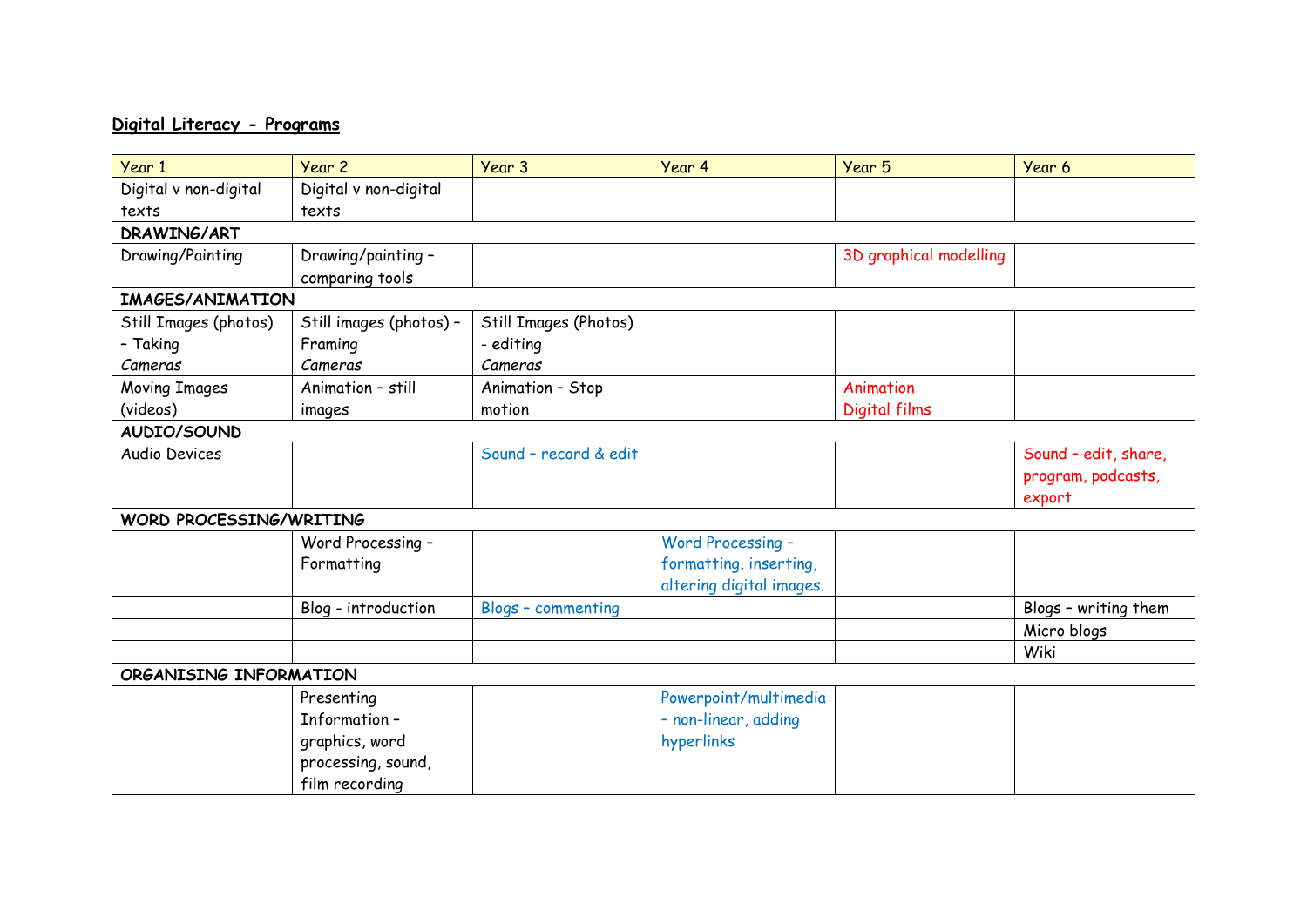| Graphs (pictograms,   | Graphs (pictograms, |                       | Spreadsheets -        |                     | Spreadsheets -        |  |  |
|-----------------------|---------------------|-----------------------|-----------------------|---------------------|-----------------------|--|--|
| bar charts) -         | bar charts, Venn,   |                       | graphs, number        |                     | formulae, if function |  |  |
| presenting            | Carroll diagrams) - |                       | patterns              |                     |                       |  |  |
| information           | presenting          |                       |                       |                     |                       |  |  |
|                       | information and     |                       |                       |                     |                       |  |  |
|                       | drawing conclusions |                       |                       |                     |                       |  |  |
| Sensors - data        |                     | Sensors - data        |                       | Sensors - automated | Data loggers          |  |  |
| loggers               |                     | loggers & linked      |                       | systems             |                       |  |  |
|                       |                     | software              |                       |                     |                       |  |  |
|                       |                     | Microscopes           |                       |                     |                       |  |  |
| Branching databases - |                     | Branching databases - |                       | Databases -         |                       |  |  |
| yes/no questions for  |                     | high level questions  |                       | structures          |                       |  |  |
| organising data       |                     | Flat file structure   |                       |                     |                       |  |  |
|                       | Mind maps           |                       |                       |                     |                       |  |  |
| <b>WWW</b>            |                     |                       |                       |                     |                       |  |  |
|                       | WWW - key words,    | WWW-                  | WWW - network,        | WWW - searching     |                       |  |  |
|                       | researching (closed | communication         | recapping researching |                     |                       |  |  |
|                       | searches - given    |                       |                       |                     |                       |  |  |
|                       | website to use)     |                       |                       |                     |                       |  |  |
| <b>EMAILS</b>         |                     |                       |                       |                     |                       |  |  |
|                       | Emails - sending    | Emails - adding       |                       |                     |                       |  |  |
|                       |                     | attachments           |                       |                     |                       |  |  |
| <b>E-SAFETY</b>       |                     |                       |                       |                     |                       |  |  |
| Permission - photos   | Permission - photos | Permission            |                       |                     | Permission            |  |  |
|                       | Ownership - Adding  |                       | Ownership             | Ownership           | Ownership -           |  |  |
|                       | their name to work, |                       |                       |                     | copyright, ownership, |  |  |
|                       | crediting others    |                       |                       |                     | plagiarism            |  |  |